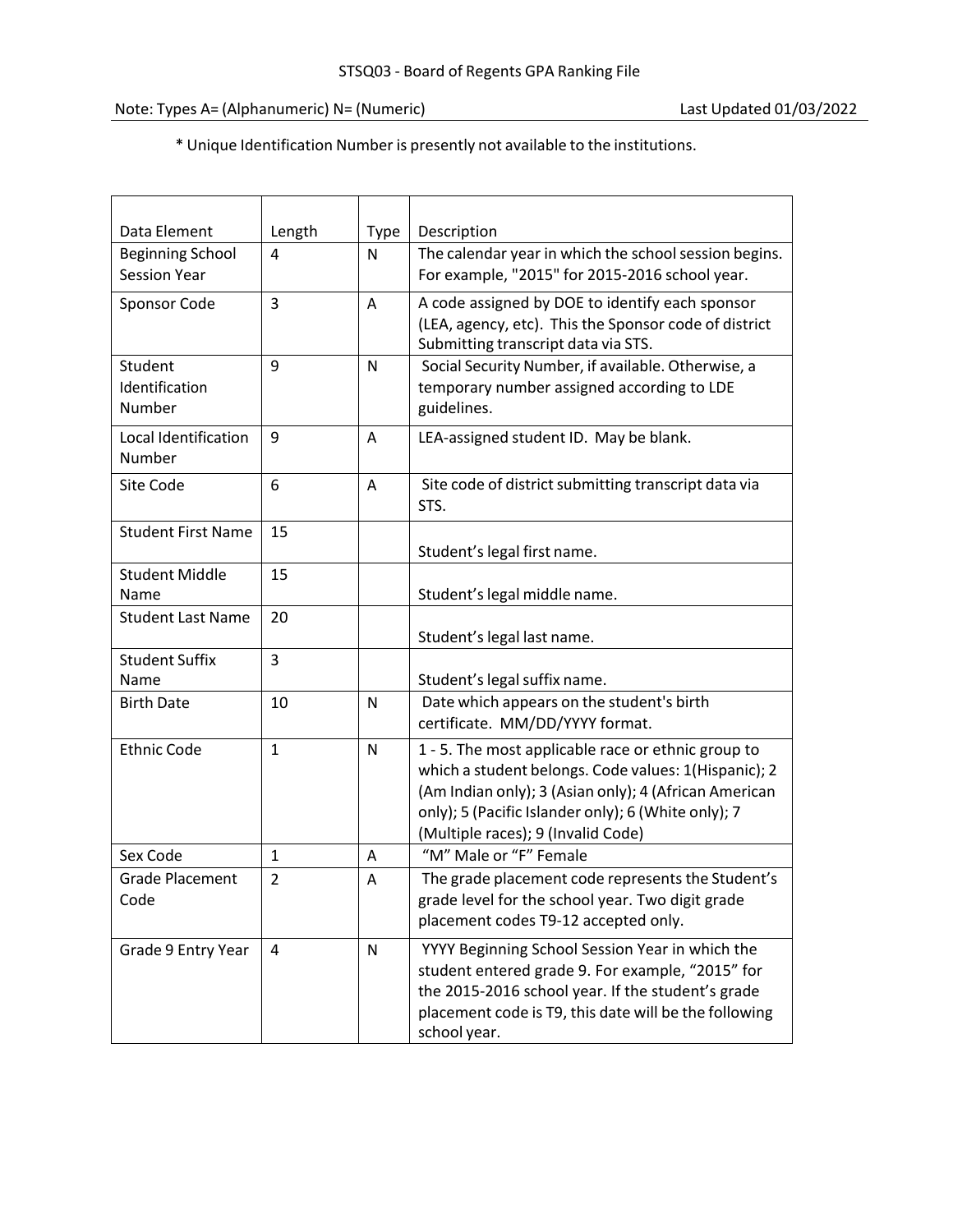| <b>Graduation Date</b>                                            | 10             | Α            | MM/DD/YYYY Date the student's graduation took or<br>will take place. The date must fall between 9/1 and<br>8/31 of the current Beginning School Session Year in<br>order to match the OSFA Annual Academic Year. This<br>date signifies that all graduation requirements are<br>met.                                                                                                   |
|-------------------------------------------------------------------|----------------|--------------|----------------------------------------------------------------------------------------------------------------------------------------------------------------------------------------------------------------------------------------------------------------------------------------------------------------------------------------------------------------------------------------|
| <b>Act Site Code</b>                                              | 6              | A            | Site code assigned by ACT for the Sponsor<br>submitting transcript data via STS. (obtained from<br>Sponsor Site)                                                                                                                                                                                                                                                                       |
| Last Update Date                                                  | 10             | Α            | MM/DD/YYYY date format of last date of a change<br>to the student's Overall GPA data.                                                                                                                                                                                                                                                                                                  |
| <b>Overall GPA</b><br><b>Rounded Count</b>                        | $\overline{7}$ | N            | The overall Grade Point Average computed using all<br>courses reported on the student's transcript.<br>Rounded 6 decimal places.                                                                                                                                                                                                                                                       |
| <b>Overall GPA</b><br><b>Truncated Count</b>                      | $\overline{7}$ | $\mathsf{N}$ | The overall Grade Point Average computed using all<br>courses reported on the student's transcript.<br>Truncated 6 decimal places.                                                                                                                                                                                                                                                     |
| <b>Class Rank Percent</b>                                         | 3              | N            | Percentage rank of the student within their class.                                                                                                                                                                                                                                                                                                                                     |
| <b>Class Rank Number</b>                                          | 4              | N            | Number assigned to each student in a class based on<br>a comparison of the student's overall GPA with the<br>overall GPA of all other students in the class.                                                                                                                                                                                                                           |
| <b>Class Size Count</b>                                           | 4              | N            | Number of students in a class for a given school year<br>and grade placement code that received transcript<br>data from a given school.                                                                                                                                                                                                                                                |
| <b>Graduate Class</b><br><b>Rank Percent</b>                      | 3              | N            | Percentage rank of the graduating student within<br>their class of graduating students.                                                                                                                                                                                                                                                                                                |
| <b>Graduate Class</b><br><b>Rank Number</b>                       | $\overline{4}$ | N            | Number assigned to each graduating student in a<br>class based on a comparison of the student's overall<br>GPA with the overall GPA of all other graduating<br>students in the class.                                                                                                                                                                                                  |
| <b>Graduate Class Size</b><br>Count                               | 4              | $\mathsf{N}$ | Number of graduating students in a class for a given<br>school year and grade placement code of 12 that<br>received transcript data from a given school.                                                                                                                                                                                                                               |
| Category<br><b>Requirement Met</b><br>Flags                       | 20             | N            | Flag indicating whether or not the student has<br>earned sufficient credits to meet the requirements<br>for a particular TOPS Core Category for award R1.<br>Values 'Y' or 'N'.                                                                                                                                                                                                        |
| <b>TOPS Core</b><br>Curriculum<br><b>Requirements Met</b><br>Flag | $\mathbf{1}$   | N            | Flag indicating whether or not a student has met all<br>TOPS core curriculum requirements for award R1.<br>Values 'Y' or 'N'.                                                                                                                                                                                                                                                          |
| <b>TOPS GPA</b><br>Truncated<br>Count (R1, C4, C6<br>or TU GPA)   | 3              | N            | For R1 Records: TOPS Grade Point Average for<br>award R1 for this student, truncated to 2 decimal<br>places.<br>For C4 Records: Core 4 Grade Point Average for<br>award C4 for this student, truncated to 2 decimal<br>places. (discontinue use after graduates of 2016-17)<br>For C6 Records: Core w/CTE Grade Point Average for<br>award C6 for this student, truncated to 2 decimal |